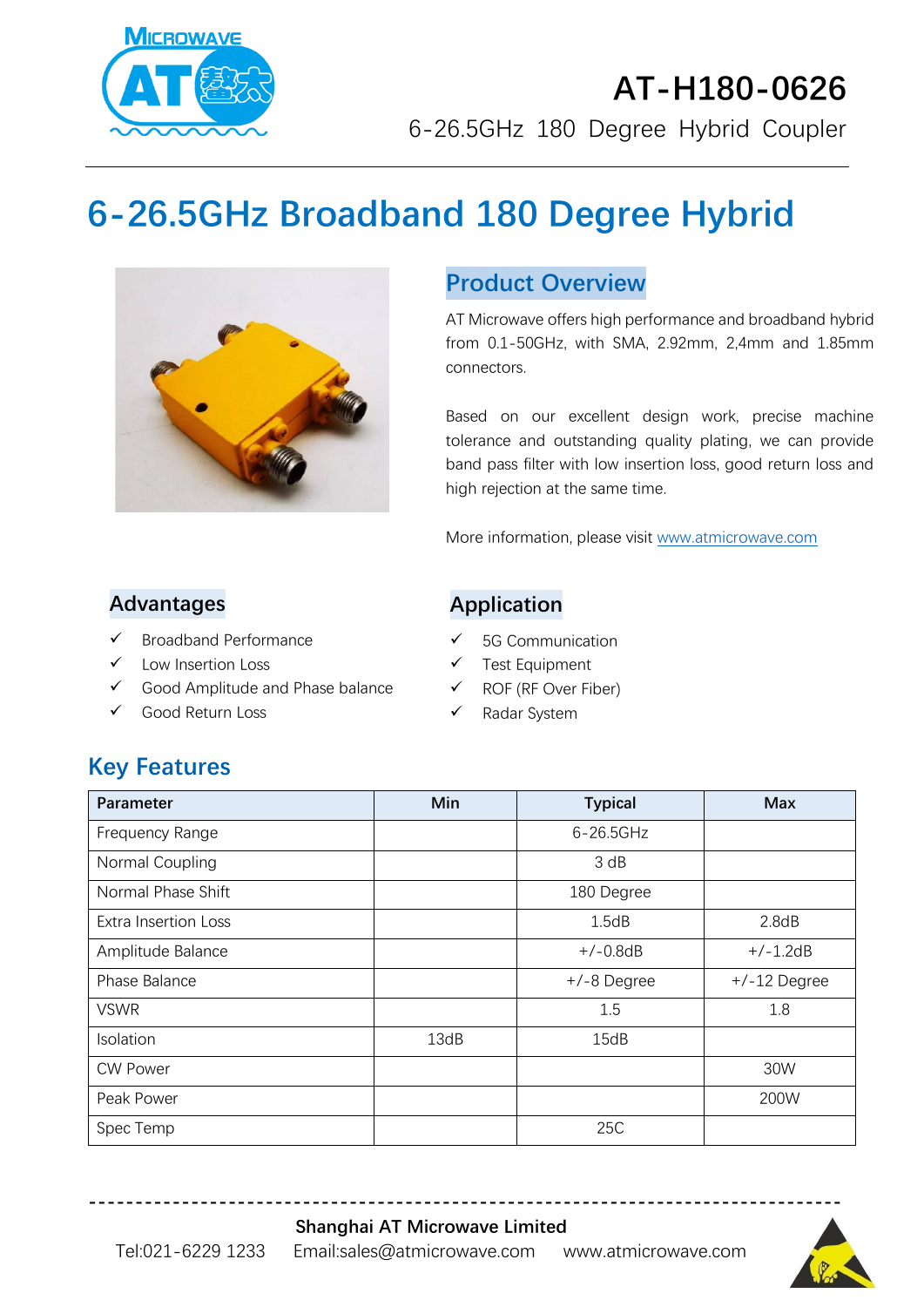

#### **Mechanical Information**

| <b>Item</b>               | <b>Description</b> |
|---------------------------|--------------------|
| Input Port                | <b>SMA Female</b>  |
| Output Port               | <b>SMA Female</b>  |
| Case Material             | Aluminum           |
| Finish                    | Painted            |
| Weight (Without Heatsink) | 80 <sub>g</sub>    |
| Size:                     | 48x36x12.7mm       |

### **Absolute Maximum Ratings Table**

| Parameter                   | Value            |
|-----------------------------|------------------|
| <b>RF Input Power CW</b>    | 30W              |
| Operating Temperature(note) | $-40$ to $+85C$  |
| Storage Temperature         | $-65$ to $+125C$ |

### **Notes:**

- 1. Datasheet may be changed according to update of MMIC, Raw materials , process, and so on.
- 2. This data is only for reference, not for guaranteed specifications.
- 3. Please contact AT Microwave team to make sure you have the most current data.

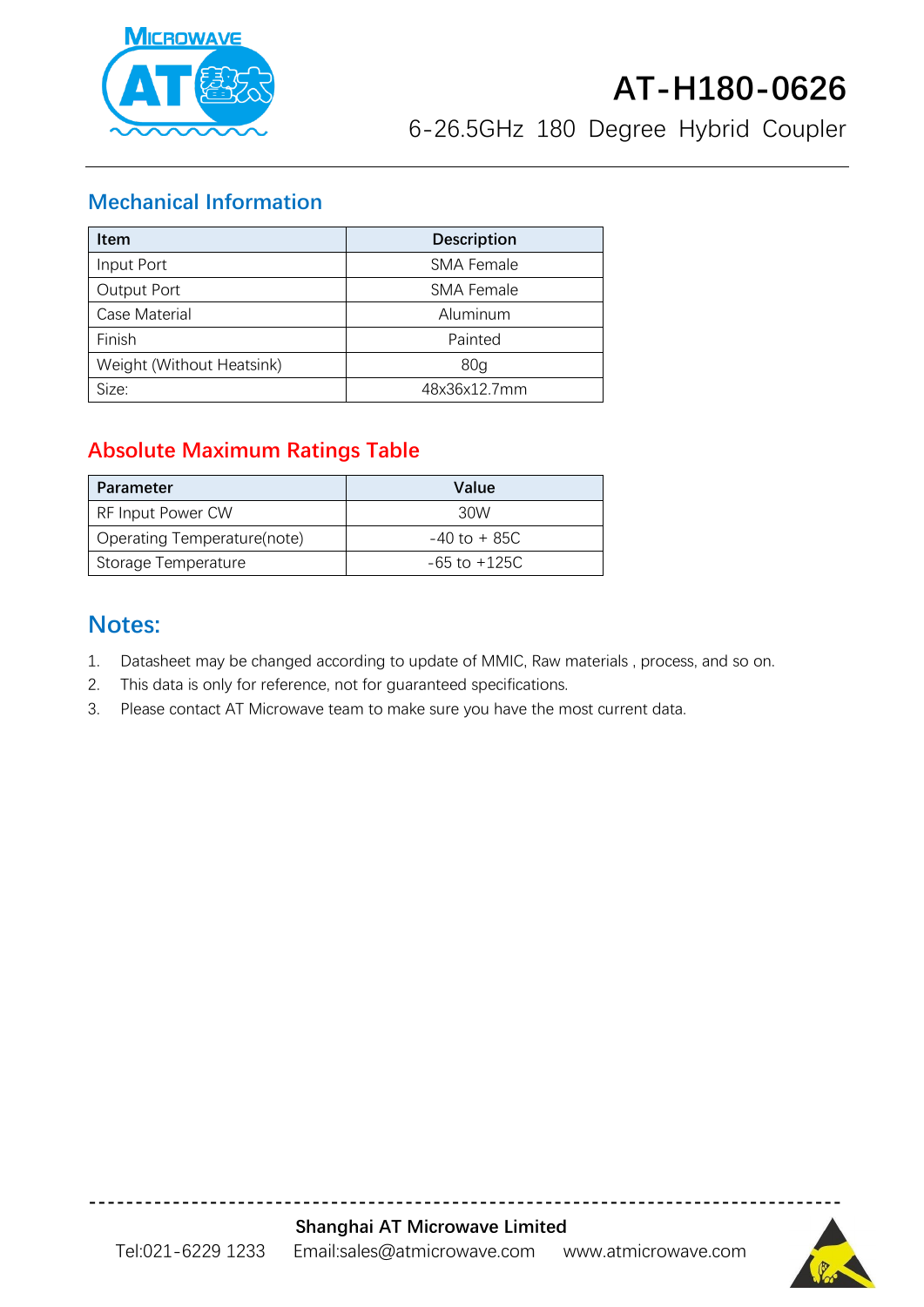

# **AT-H180-0626**

6-26.5GHz 180 Degree Hybrid Coupler

### **Test Data:**